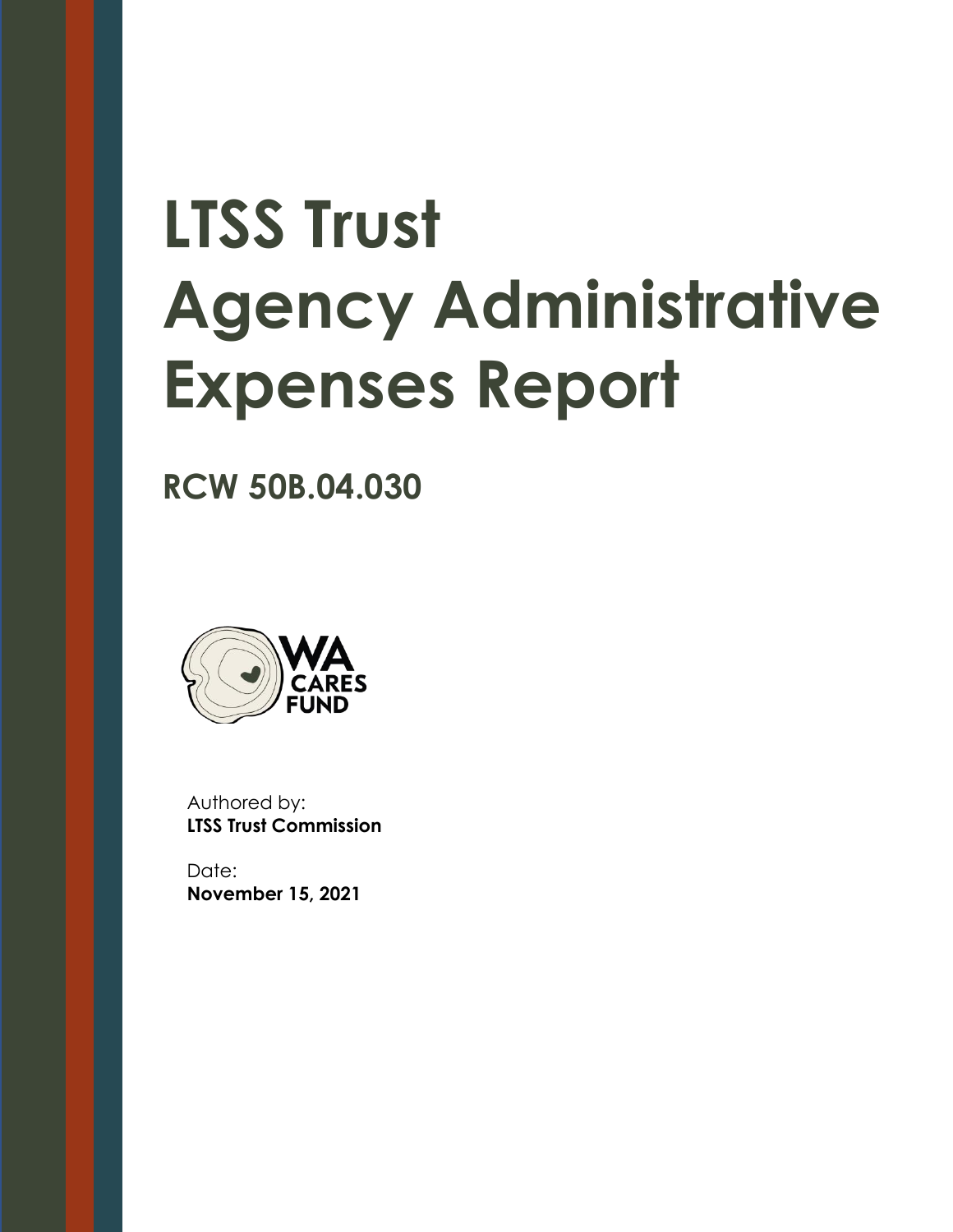

# **LTSS Trust Agency Administrative Expenses**

# **Executive Summary**

### **Statutory Requirement**

Per Chapter 50B.04.030 (5) RCW, the Long-Term Services and Supports Trust Commission shall monitor agency administrative expenses over time. The Commission must annually report to the Governor and the fiscal committees of the Legislature on agency spending for administrative expenses and anticipated administrative expenses as the program shifts into different phases of implementation and operation.

#### **Background**

The Long-Term Services and Supports Trust Act was created through the passage of SSHB 1087 in April of 2019 and is now known as WA Cares Fund. The Department of Social and Health Services (DSHS), the Office of the State Actuary (OSA), the Employment Security Department (ESD), and the Health Care Authority (HCA) each have distinct responsibilities in the implementation and administration of the WA Cares Fund program. DSHS, OSA, ESD and HCA will collaborate to realize program efficiencies and minimize administrative expenses.

The LTSS Trust Agency Administrative Expenses Report, due to the Legislature on November 15, 2021, provides information on the DSHS, OSA, ESD and HCA administrative expenses for the 2019-21 biennium and the anticipated administrative expenses for the agencies in the 2021-23 biennium.

After startup, from 2025 onward, the target is to keep the administrative load for the program under 7%. This is the sum of 3.5% of the premiums collected and 3.5% of benefits paid. During the startup phase, the WA Cares Fund is making strategic investments to meet requirements identified in RCW 50B. These include technology development; LTSS Trust Commission support, program design, and policy development; and communications and outreach.

The November 15, 2025, report must include recommendations for a method of calculating future agency administrative expenses to limit administrative expenses while providing sufficient funds to adequately operate the WA Cares Fund program.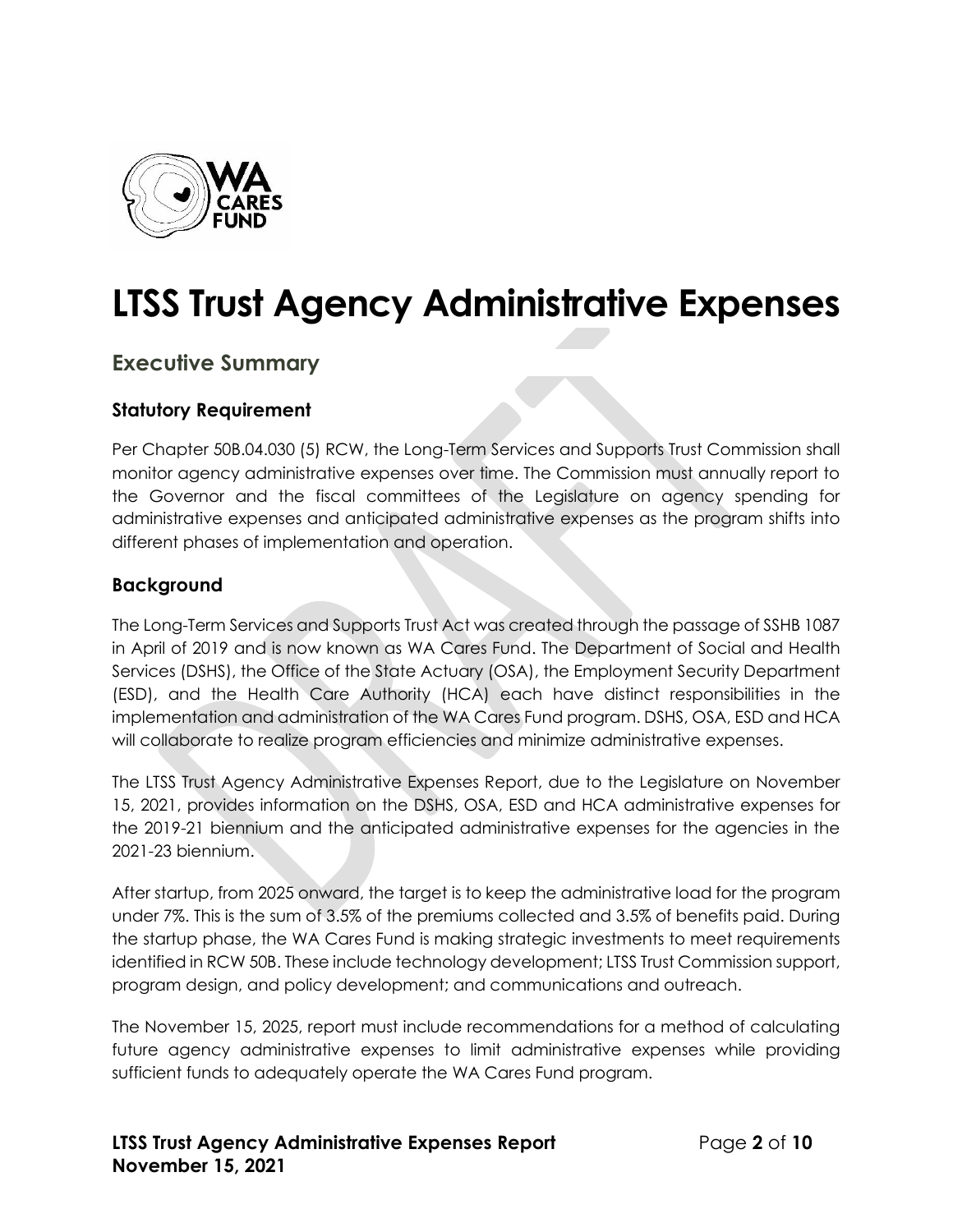The Secretary of the Department of Social and Health Services, the Commissioner of the Employment Security Department, and the Director of the Health Care Authority may advise the Commission on the reports prepared but must recuse themselves from the Commission's process for review, approval, and submission to the Legislature.

# **WA Cares Fund Funding**

Per Chapter 50B.04.100 RCW, expenditures from the LTSS Trust account may be used for the administrative activities of the Department of Social and Health Services, the Employment Security Department, and the Health Care Authority. The account is subject to the allotment procedures under chapter 43.88 RCW. An appropriation is required for administrative expenses.

The LTSS Trust account has been established and the Employment Security Department will deposit premiums collected from employees into the account. Employers start collecting premiums from their employees in January 2022. Until the account is funded, administrative expenses will be covered by a loan from the state general fund. The general fund will be reimbursed from the LTSS Trust account by June 30, 2022, with interest.

# **2019-21 Biennium WA Cares Fund Budget Appropriations**

The budget appropriations for WA Cares Fund administrative expenses for the 2019-21 biennium are shown in Table 1 below.

| Agency              | 2019-21<br>Appropriation | <b>Funding</b><br>Source |
|---------------------|--------------------------|--------------------------|
| DSHS <sup>1</sup>   | 2,220,000                | <b>LTSS Trust</b>        |
| <b>DSHS for OSA</b> | 717,000                  | LTSS Trust               |
| <b>ESD</b>          | 14,103,000               | LTSS Trust               |
| <b>HCA</b>          |                          | LTSS Trust               |
| <b>Total</b>        | 517,040,000              |                          |

*Table 1: 2019-21 Biennium WA Cares Fund Appropriations by Agency*

# **2019-21 Biennium WA Cares Fund Administrative Expenses**

The total WA Cares Fund administrative expenses for the 2019-21 biennium were \$13,033,177. Table 2 shows the 2019-21 biennium administrative expenses by agency and Figure 1 shows expenses by object.

<sup>1</sup> The total DSHS appropriation for the 2019-21 biennium was \$2,937,000 and the OSA appropriation was included in the DSHS appropriation. OSA costs were charged back to DSHS through an Interlocal Agreement between the two agencies.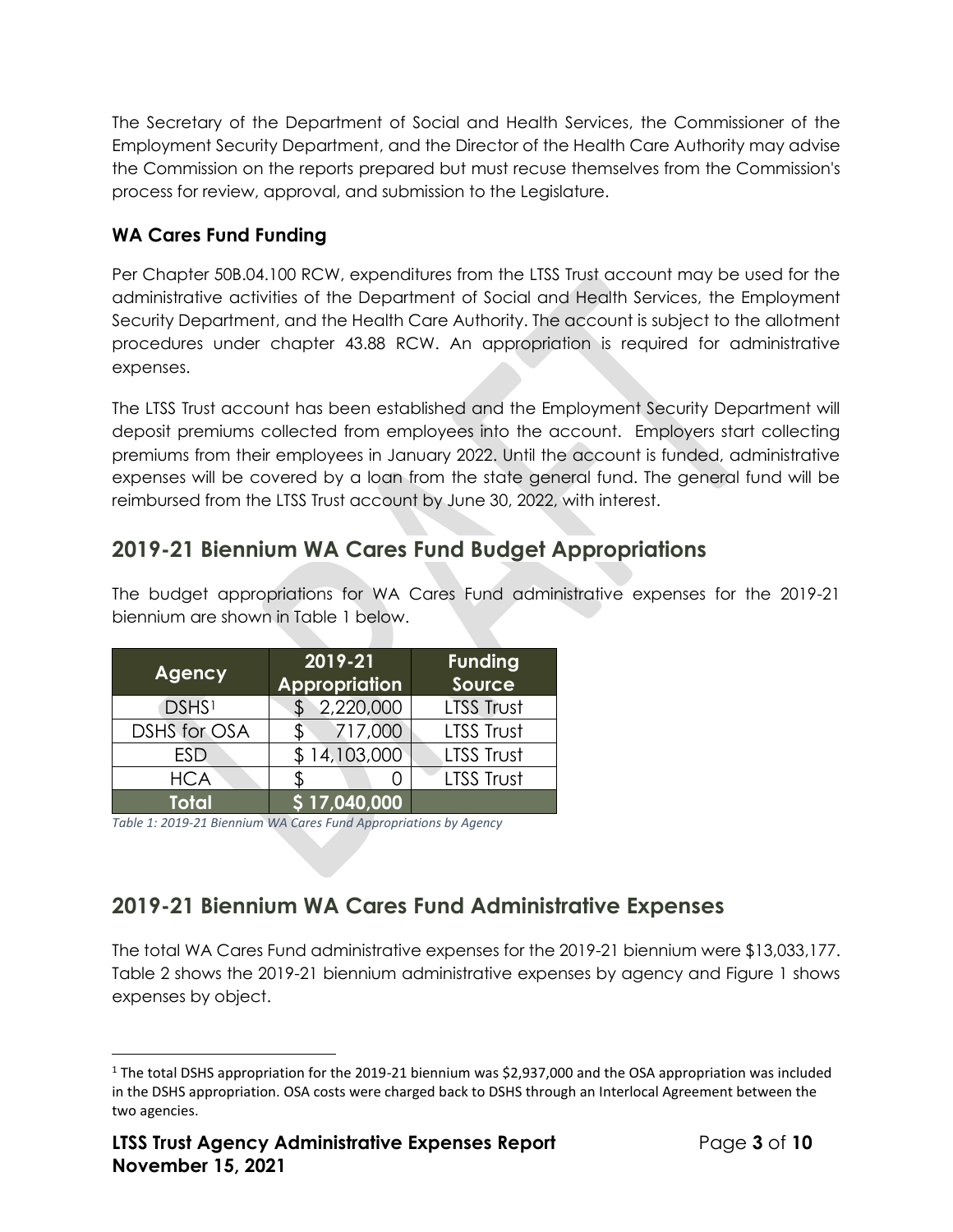| Agency       | <b>Funding</b><br><b>Source</b> | <b>FY20</b><br><b>Expenditures</b> | <b>FY21</b><br><b>Expenditures</b> | Total 2019-21<br><b>Expenditures</b> |
|--------------|---------------------------------|------------------------------------|------------------------------------|--------------------------------------|
| <b>DSHS</b>  | LTSS Trust                      | \$547,529                          | 1,361,352                          | 1,908,881                            |
| DSHS for OSA | LTSS Trust                      | \$131,999                          | 575,287<br>\$                      | 707,287                              |
| <b>ESD</b>   | LTSS Trust                      | \$231,864                          | 10,185,145<br>\$                   | \$10,417,009                         |
| <b>HCA</b>   | LTSS Trust                      | \$<br>O                            | \$<br>0                            |                                      |
| <b>Total</b> |                                 | \$911,393                          | \$12,121,784                       | \$13,033,177                         |

*Table 2: 2019-21 Biennium Administrative Expenses by Agency*



*Figure 1: 2019-21 Biennium WA Cares Fund Administrative Expenses by Object*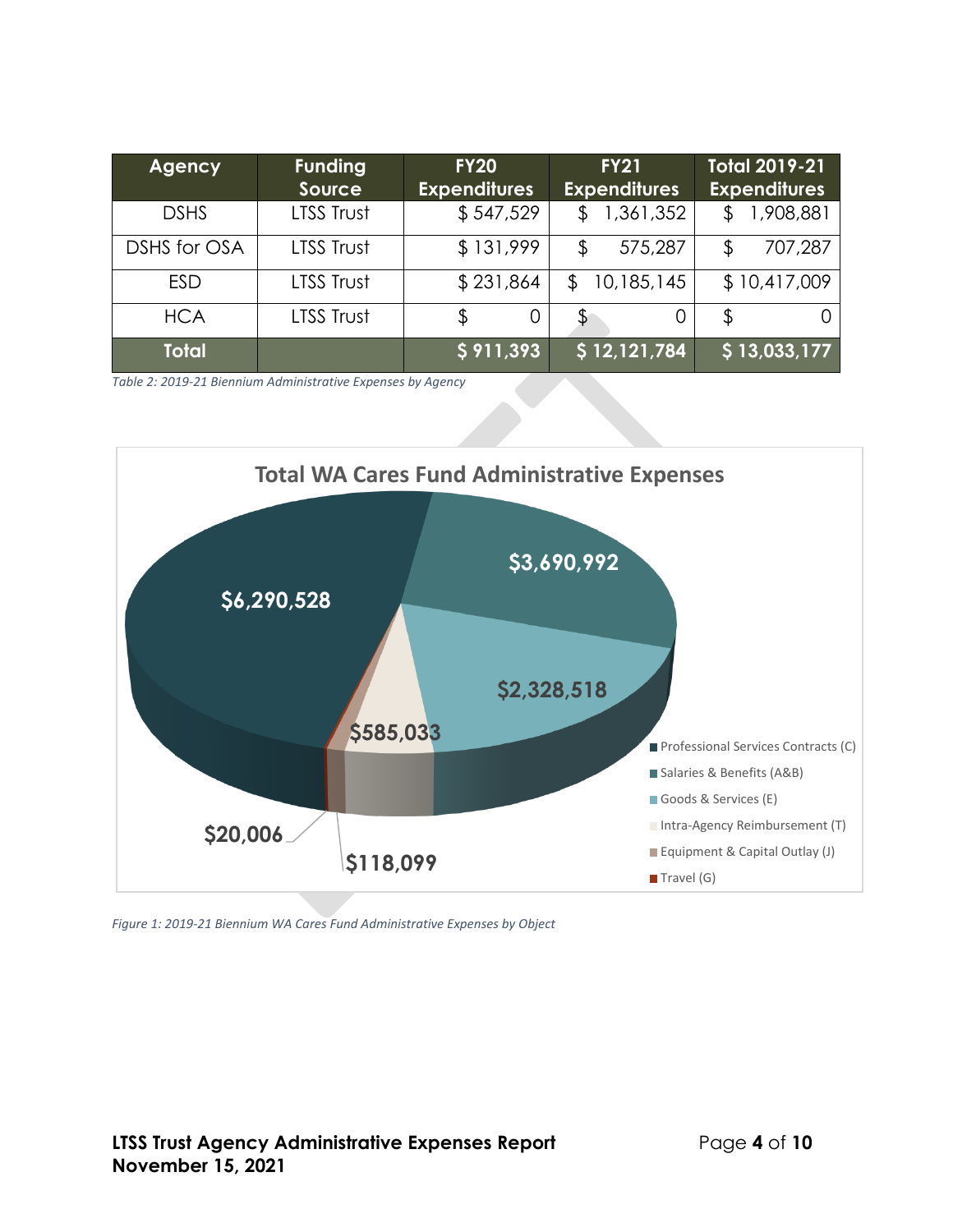# **DSHS and OSA**

The total DSHS WA Cares Fund administrative expenses for the 2019-21 biennium were \$2,616,168. Figure 2 shows DSHS expenses by object (OSA expenses are part of Object C and Object E).



*Figure 2: 2019-21 Biennium DSHS WA Cares Fund Administrative Expenses by Object*

DSHS and OSA WA Cares Fund implementation activities for the 2019-21 biennium included:

#### **DSHS**

- Convened the LTSS Trust Commission
- Staffed, planned, and facilitated Commission meetings, and Investment Strategy Subcommittee meetings
- Synthesized and assessed feedback from the public and flagged for the Commission and its Benefit Eligibility workgroup
- Worked with the Commission to establish Foundational Principles for the WA Cares Fund program
- Worked with the Commission to draft and deliver Commission reports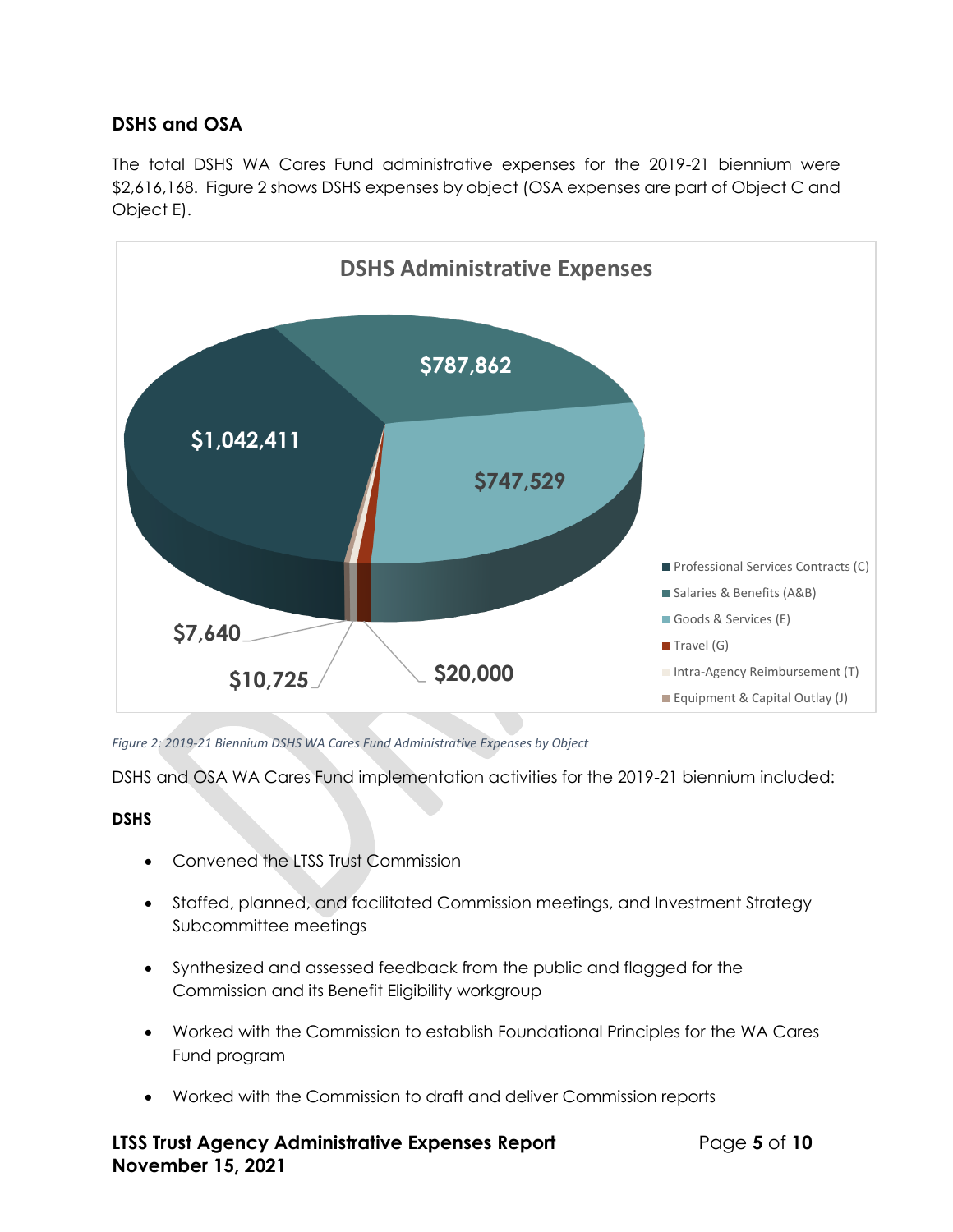- Started working with the Commission and OSA on the development of a WA Cares Fund Risk Management Framework
- Established cross-agency governance
- Onboarded initial WA Cares Fund staff
- Strategic planning
- Launched the WA Cares Fund website in partnership with ESD
- Communications and outreach activities for WA Cares Fund, including webinars for the public, and working with branding and marketing vendors to develop a program name, a program brand and logos, marketing materials, and started planning a marketing campaign
- Responded to phone calls and email inquiries about the program
- Started documenting business needs for IT systems needed for WA Cares Fund
- Started conducting analysis on Medicaid and Medicare savings in preparation for developing the concept paper and application for a shared savings waiver that will be submitted to the federal Centers for Medicare & Medicaid Services (CMS)
- Conducted extensive outreach and discussions with tribes regarding their potential participation in WA Cares Fund

#### **OSA**

- Completed the first actuarial study of the WA Cares Fund program
- Started working with the Commission and DSHS on the development of a WA Cares Fund Risk Management Framework
- Supporting legislative process, including actuarial analysis
- Publishing actuarial trust solvency report and key financial metrics of WA Cares Fund program
- Contracting with external consultant to build tools in support of OSA's internal investments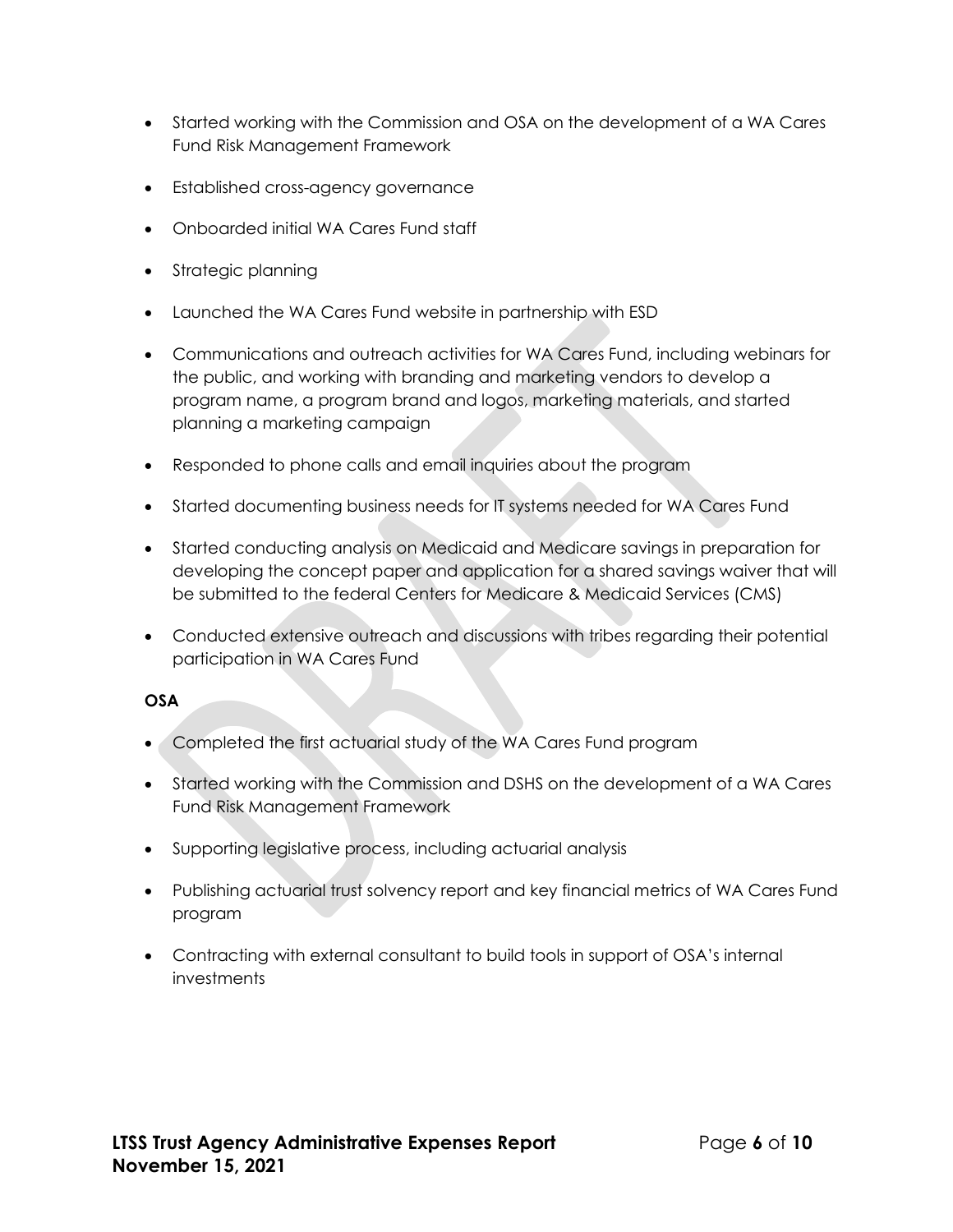#### **ESD**

The total ESD WA Cares Fund administrative expenses for the 2019-21 biennium were \$10,417,009. Figure 3 shows ESD expenses by object.



*Figure 3: 2019-21 Biennium ESD WA Cares Fund Administrative Expenses by Object*

ESD WA Cares Fund implementation activities by for the 2019-21 biennium included:

- Rules and policy work for Employee Exemptions
- Operational readiness for Employee Exemptions, including change management
- Communications and outreach activities for WA Cares Fund, including Employee exemptions
- Training and staff onboarding planning for Employee Exemptions
- QA vendor activities other contracts
- Investment Plan, Project Charter, and Project Plan approved by OCIO
- Oversight Committee established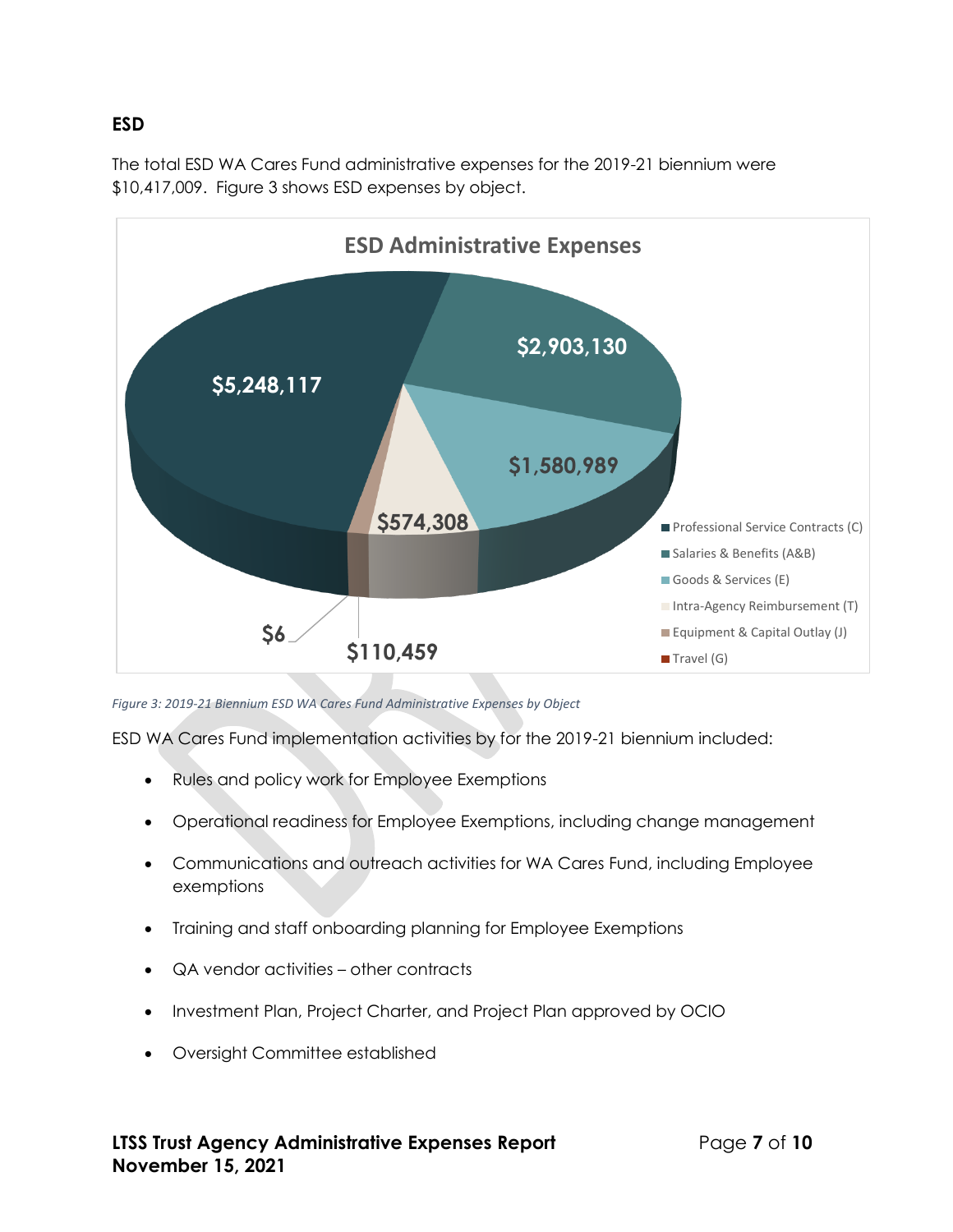• Initiated build of employee exemptions and platform work to extend Paid Leave system to support the WA Cares Fund service

HCA WA Cares Fund implementation activities by for the 2019-21 biennium included:

- Completed ProviderOne analysis to determine a high-level cost estimate to support WA Cares Fund requirements.
- Worked with DSHS on business needs and changes needed for ProviderOne.

# **2021-23 Biennium WA Cares Fund Budget Appropriations**

The budget appropriations and projected WA Cares Fund administrative expenses for the 2021-23 biennium are shown in Table 3.

| <b>Agency</b>     | <b>Funding</b><br>Source | <b>FY22</b>     | <b>FY23</b>     | <b>Total 2021-23</b><br><b>Biennium</b> |
|-------------------|--------------------------|-----------------|-----------------|-----------------------------------------|
| DSHS <sup>2</sup> | LTSS Trust               | \$<br>3,727,000 | \$<br>6,643,000 | \$10,370,000                            |
| DSHS for OSA      | <b>LTSS Trust</b>        | \$<br>250,000   | \$<br>253,000   | \$<br>503,000                           |
| <b>ESD</b>        | LTSS Trust               | \$20,316,000    | \$11,949,000    | \$32,265,000                            |
| HCA <sup>3</sup>  | <b>LTSS Trust</b>        | \$<br>$\Omega$  | \$<br>0         | \$                                      |
| <b>Total</b>      |                          | \$24,293,000    | \$18,845,000    | \$43,138,000                            |

*Table 3: 2021-23 WA Cares Fund Biennium Budget Appropriations by Agency*

Planned WA Cares Fund implementation activities by agency for the 2021-23 biennium are shown in Table 4.

|                                                                            | <b>FY22</b> |  |  | <b>FY23</b> |                                                 |  |  |  |
|----------------------------------------------------------------------------|-------------|--|--|-------------|-------------------------------------------------|--|--|--|
| <b>Activity</b>                                                            |             |  |  |             | DSHS   OSA   ESD   HCA   DSHS   OSA   ESD   HCA |  |  |  |
| Continue to staff, plan, and facilitate<br>Commission meetings, Investment |             |  |  |             |                                                 |  |  |  |

<sup>&</sup>lt;sup>2</sup> The total DSHS appropriation for the 2021-23 biennium is \$10,873,000 and the OSA appropriation was included in the DSHS appropriation. OSA costs will be charged back to DSHS through an Interlocal Agreement between the two agencies.

<sup>&</sup>lt;sup>3</sup> Costs related to a ProviderOne change request are included in the DSHS appropriation.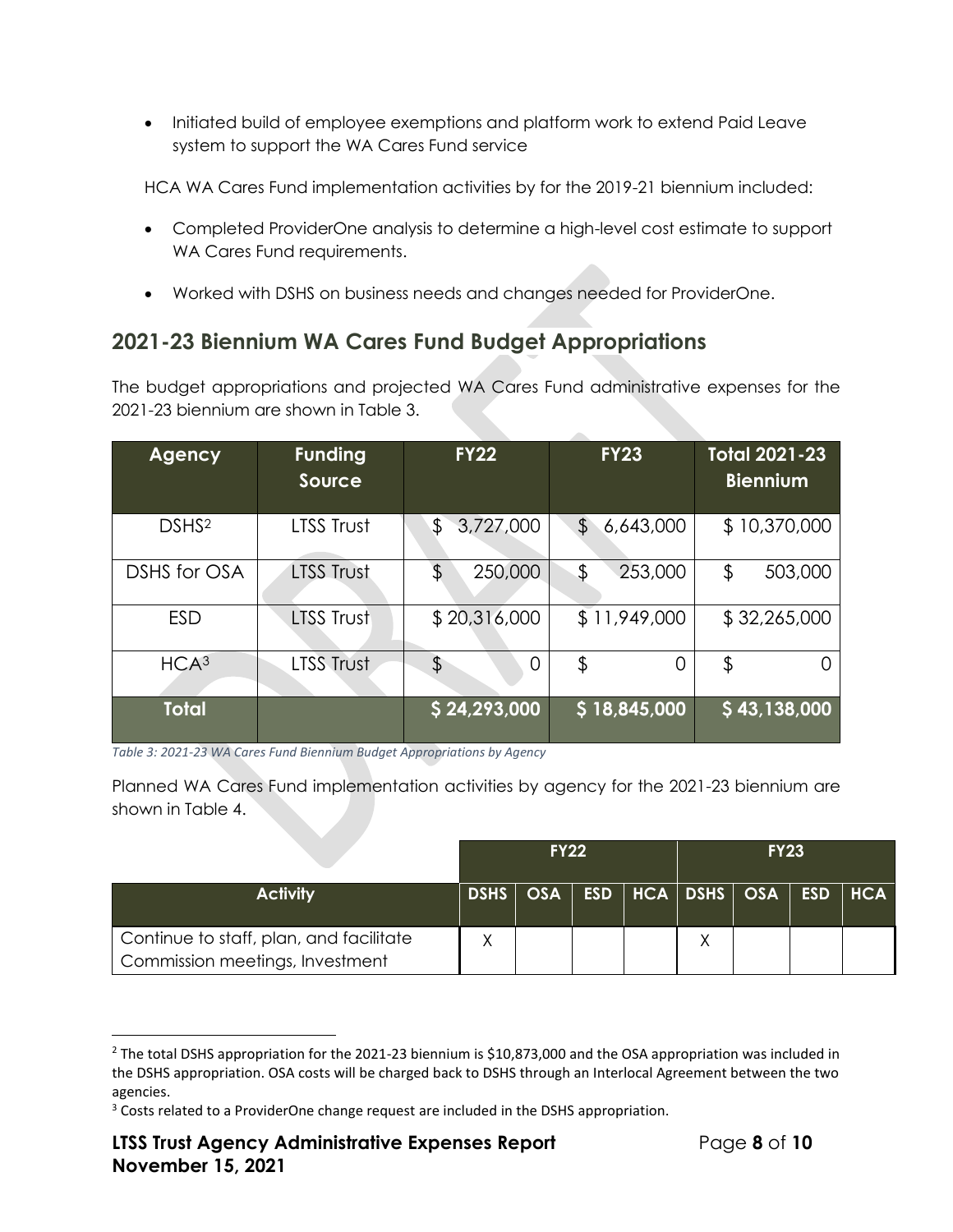|                                                                                                                 | <b>FY22</b> |            |            |            | <b>FY23</b> |            |            |            |
|-----------------------------------------------------------------------------------------------------------------|-------------|------------|------------|------------|-------------|------------|------------|------------|
| <b>Activity</b>                                                                                                 | <b>DSHS</b> | <b>OSA</b> | <b>ESD</b> | <b>HCA</b> | <b>DSHS</b> | <b>OSA</b> | <b>ESD</b> | <b>HCA</b> |
| Strategy Subcommittee meetings and<br>Commission workgroups                                                     |             |            |            |            |             |            |            |            |
| Develop the concept paper and<br>application for the shared savings waiver<br>for Medicaid and Medicare savings | X           |            |            |            | χ           |            |            |            |
| Report on the status of the shared savings<br>waiver to the Legislature and OFM                                 |             |            |            |            | X           |            |            |            |
| Begin planning and building the provider<br>network                                                             | X           |            |            |            | Χ           |            |            |            |
| Conduct additional actuarial studies as<br>needed                                                               |             | $\times$   |            |            |             | X          |            |            |
| Begin work on biennial actuarial<br>valuation report due by January 1, 2024                                     |             |            |            |            |             | X          |            |            |
| Begin work on recommendations to the<br>Pension Funding Council and LTSS Trust<br>Council                       |             |            |            |            |             | X          |            |            |
| Finish working with the Commission to<br>establish a Risk Management Framework<br>for WA Cares Fund             | X           | Χ          |            |            |             |            |            |            |
| Implement employee exemptions for<br>people with private long-term care<br>insurance                            |             |            | χ          |            |             |            |            |            |
| Implement opt-in option for self-<br>employed people                                                            |             |            | X          |            |             |            |            |            |
| Start collecting premiums                                                                                       |             |            | X          |            |             |            |            |            |
| Continue communication and outreach<br>activities                                                               | X           |            | X          |            | X           |            | X          |            |
| Rule and policy writing                                                                                         | Χ           |            | X          | X          | X           |            | X          | X          |